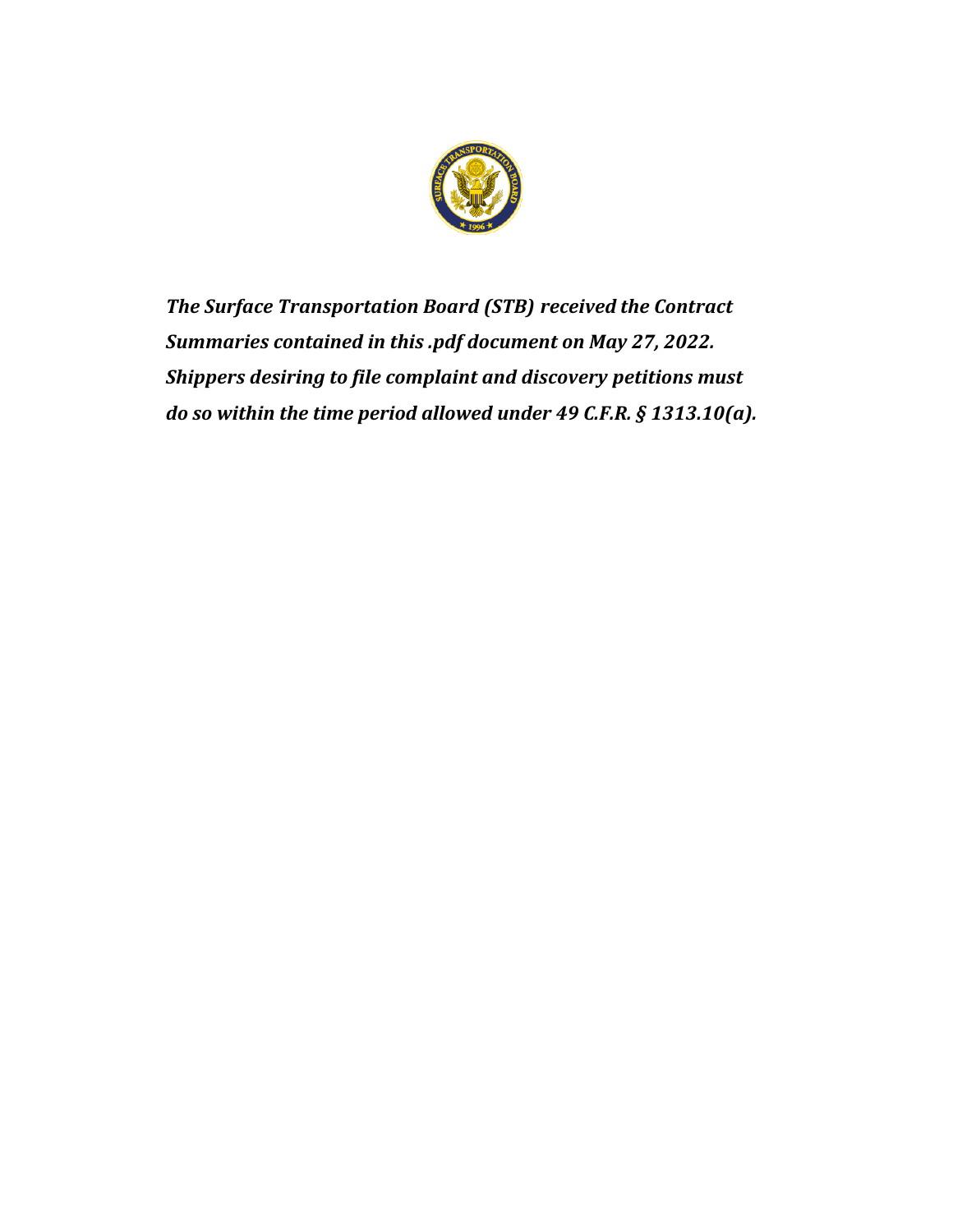| To: | <b>Tariffs Branch</b><br><b>Surface Transportation Board</b> | <b>Issued By: Rae-Anne Sharp</b><br><b>Manager Pricing S</b> |
|-----|--------------------------------------------------------------|--------------------------------------------------------------|
|     | 1925 K Street, N.W.                                          | <b>Norfolk Southern</b>                                      |
|     | <b>Washington, DC 20423-0001</b>                             | 650 West Peachtro                                            |

## **Surface Transportation Board Manager Pricing Services** 01 LONG FORM **1925 K Street, N.W.** SHORT FORM Southern Corporation and the street, N.W. SHORT FORM **Washington, DC 20423-0001 650 West Peachtree Street NW**

## **RATE AUTHORITY - NEW**

## **RATE AUTHORITY - RENEWAL**

| STB Contract #   Amendment   Bureau |     |             | <b>Authority</b><br><b>Nbr</b> | Section Nbr | <b>Series</b> | <b>Previous</b><br><b>Series</b> | <b>Issue</b><br><b>Date</b> | <b>Previous</b><br><b>Issue Date</b> | Expiration<br><b>Date</b>    | <b>Previous</b><br><b>Expiration</b><br><b>Date</b>                        | <b>Effective</b><br><b>Date</b> | <b>Previous</b><br><b>Effective Date</b> | <b>Effective</b><br>/Expiration<br><b>Date Change</b><br>$(Y \text{ or } N)$ | Origin                                                                                                                                                                                                                                                                                                                                                            | <b>Previous Origin</b>                                                                                                                                                                                                                                                                                                                                                                                          | Origin<br>Change<br>$(Y \text{ or } N)$ | <b>Destination</b>                                                                                                                                                                                                                                                                                                                                                                                                                                                                                                                                                                                                                                                                             | <b>Previous Destination</b>                                                                                                                                                                                                                                                                                                                                                                                                                                                                                                                                                                                                                                                                                                                                                                                 | <b>Destination</b><br>Change<br>$(Y \text{ or } N)$ | <b>STCC</b>                                      | <b>PrevSTC</b>                      | <b>STCC</b><br>$(Y \text{ or } N)$ | <b>SHIPPER</b>                                   |
|-------------------------------------|-----|-------------|--------------------------------|-------------|---------------|----------------------------------|-----------------------------|--------------------------------------|------------------------------|----------------------------------------------------------------------------|---------------------------------|------------------------------------------|------------------------------------------------------------------------------|-------------------------------------------------------------------------------------------------------------------------------------------------------------------------------------------------------------------------------------------------------------------------------------------------------------------------------------------------------------------|-----------------------------------------------------------------------------------------------------------------------------------------------------------------------------------------------------------------------------------------------------------------------------------------------------------------------------------------------------------------------------------------------------------------|-----------------------------------------|------------------------------------------------------------------------------------------------------------------------------------------------------------------------------------------------------------------------------------------------------------------------------------------------------------------------------------------------------------------------------------------------------------------------------------------------------------------------------------------------------------------------------------------------------------------------------------------------------------------------------------------------------------------------------------------------|-------------------------------------------------------------------------------------------------------------------------------------------------------------------------------------------------------------------------------------------------------------------------------------------------------------------------------------------------------------------------------------------------------------------------------------------------------------------------------------------------------------------------------------------------------------------------------------------------------------------------------------------------------------------------------------------------------------------------------------------------------------------------------------------------------------|-----------------------------------------------------|--------------------------------------------------|-------------------------------------|------------------------------------|--------------------------------------------------|
| NS-C-1701                           | -26 | NSSC        | 13727                          |             | P             | O .                              | 05-18-2022                  |                                      | 05-09-2022 07-31-2022        | 07-31-2022                                                                 | 08-01-2021                      | 08-01-2021                               | N.                                                                           | CHICAGO IL<br><b>CINCINNATI OH</b><br><b>DAWSON GA</b><br><b>DECATUR IL</b><br><b>DES MOINES IA</b><br><b>DETROIT MI EAST</b><br>ST LOUIS IL<br><b>FOSTORIA OH</b><br><b>FRANKFORT IN</b><br><b>GARDEN CITY GA</b><br>KANSAS CITY MO<br><b>KERSHAW SC</b><br>MEMPHIS TN<br><b>MEXICO MO NEW</b><br>ORLEANS LA<br>QUINCY IL<br>SAVANNAH GA<br><b>STUARTS DRAFT</b> | <b>CHICAGO IL</b><br><b>CINCINNATI OH</b><br><b>DAWSON GA</b><br><b>DECATUR IL DES</b><br><b>MOINES IA</b><br><b>DETROIT MI EAST</b><br>ST LOUIS IL<br><b>FOSTORIA OH</b><br><b>FRANKFORT IN</b><br><b>GARDEN CITY GA</b><br><b>KANSAS CITY MO</b><br><b>KERSHAW SC</b><br><b>MEMPHIS TN</b><br>MEXICO MO NEW<br>ORLEANS LA<br>QUINCY IL<br>SAVANNAH GA<br><b>STUARTS DRAF</b><br>VA VALDOSTA GA VA VALDOSTA GA |                                         | ALTAVISTA VA ANDERSON<br>PKHP SC ANDERSON SC<br><b>BIRMINGHAM AL</b><br><b>CHAMBERSBURG PA</b><br>CHESAPEAKE VA CHICAGO<br>ASHLAND AVE IL CHICAGO IL ASHLAND AVE IL CHICAGO I<br>CUOH OH CONSTITUTION GA CUOH OH CONSTITUTION G<br>DAWSON GA DECATUR IL<br>DES MOINES IA EAST ST<br>LOUIS IL ERIE PA FOREST<br>PARK GA FRANKFORT IN FT<br>NJ IVORYDALE OH<br>JACKSONVILLE IL KANSAS<br>CITY MO KINGS MOUNTAIN<br>NC LEXINGTON RJCC KY<br>LINDE TN MCDONOUGH GA<br>MEMPHIS TN MERIDIAN MS<br><b>MEXICO MO MIDWEST</b><br>PORTAGE IN MOUNDVILLE AL PORTAGE IN MOUNDVILLE AI<br><b>NEW ORLEANS LA</b><br>ORANGEBURG SC<br>PAINESVILLE OH PORT<br>NEWARK ELIZABE NJ PORT<br>WENTWORTH GA QUINCY IL | ADRIAN ADBF MI ADRIAN MI   ADRIAN ADBF MI ADRIAN MI<br>ALTAVISTA VA ANDERSON<br>PKHP SC ANDERSON SC<br>AVONDALE AL BERWICK PA   AVONDALE AL BERWICK PA<br><b>BIRMINGHAM AL</b><br><b>CHAMBERSBURG PA</b><br>CHESAPEAKE VA CHICAGO<br>CLEVELAND OH COLUMBUS   CLEVELAND OH COLUMBUS<br>DAWSON GA DECATUR IL<br>DES MOINES IA EAST ST<br>LOUIS IL ERIE PA FOREST<br>PARK GA FRANKFORT IN FT<br>WAYNE IN GAINESVILLE GA   WAYNE IN GAINESVILLE GA<br>GREENSBORO NC HILLSIDE   GREENSBORO NC HILLSIDE<br>NJ IVORYDALE OH<br>JACKSONVILLE IL KANSAS<br><b>CITY MO KINGS MOUNTAIN</b><br>NC LEXINGTON RJCC KY<br>LINDE TN MCDONOUGH GA<br><b>MEMPHIS TN MERIDIAN MS</b><br>MEXICO MO MIDWEST<br>NEW ORLEANS LA<br>ORANGEBURG SC<br>PAINESVILLE OH PORT<br>NEWARK ELIZABE NJ PORT<br><b>WENTWORTH GA QUINCY IL</b> |                                                     | 2000000 OILS,<br>FOOD PREP                       | 2000000 OILS,<br><b>FOOD PREP</b>   | N                                  | ADM<br>MILLING/ARCHER<br><b>DANIELS MIDLANDS</b> |
| NS-C-348HH                          |     | <b>NSSC</b> | 17315                          |             | A             |                                  |                             |                                      |                              | $\vert$ 05-18-2022 $\vert$ 06-11-2021 <b>05-31-2022</b> 05-17-2022 $\vert$ | 05-18-2022                      | 06-01-2021                               |                                                                              |                                                                                                                                                                                                                                                                                                                                                                   | BRIDGETON NJ   BRIDGETON NJ                                                                                                                                                                                                                                                                                                                                                                                     | N                                       | MARTINS CREEK PA                                                                                                                                                                                                                                                                                                                                                                                                                                                                                                                                                                                                                                                                               | MARTINS CREEK PA                                                                                                                                                                                                                                                                                                                                                                                                                                                                                                                                                                                                                                                                                                                                                                                            | N.                                                  | 0113710                                          | 0113710                             | N                                  | PERDUE<br>AGRIBUSINESS LLC                       |
| NS-C-348HH                          |     | NSSC        | 17315                          |             | <b>B</b>      | $\overline{A}$                   |                             |                                      |                              |                                                                            | 06-01-2022                      | 05-18-2022                               |                                                                              |                                                                                                                                                                                                                                                                                                                                                                   | BRIDGETON NJ   BRIDGETON NJ                                                                                                                                                                                                                                                                                                                                                                                     | - N                                     | MARTINS CREEK PA                                                                                                                                                                                                                                                                                                                                                                                                                                                                                                                                                                                                                                                                               | <b>MARTINS CREEK PA</b>                                                                                                                                                                                                                                                                                                                                                                                                                                                                                                                                                                                                                                                                                                                                                                                     |                                                     | 0113710                                          | 0113710                             | N.                                 | PERDUE<br><b>AGRIBUSINESS LLC</b>                |
| <b>NS-C-1608A</b>                   |     | NSSC        | 19598                          |             | G             |                                  | $05-20-2022$                |                                      | 11-04-2021 <b>06-30-2022</b> | $05-05-2022$                                                               | 05-06-2022                      | 11-01-2021                               | <b>Y</b>                                                                     | <b>CHICAGO IL</b><br><b>CLIFTON NJ</b><br>KANSAS CITY MO<br><b>MEMPHIS TN</b><br><b>WILLIS MI</b>                                                                                                                                                                                                                                                                 | <b>CHICAGO IL</b><br><b>CLIFTON NJ</b><br><b>KANSAS CITY MO</b><br><b>MEMPHIS TN</b><br><b>WILLIS MI</b>                                                                                                                                                                                                                                                                                                        | N.                                      | BUCKEYE YARD OH<br>CHARLOTTE NC CHICAGO IL<br>CLIFTON NJ COLUMBUS OH<br>DISCOVERY PARK OH<br>ELIZABETH NJ MOORESVILLE MOORESVILLE NC WILLIS MI<br><b>NC WILLIS MI</b>                                                                                                                                                                                                                                                                                                                                                                                                                                                                                                                          | BUCKEYE YARD OH<br>CHARLOTTE NC CHICAGO IL<br>CLIFTON NJ COLUMBUS OH<br>DISCOVERY PARK OH                                                                                                                                                                                                                                                                                                                                                                                                                                                                                                                                                                                                                                                                                                                   |                                                     | 204000008<br><b>FLOUR &amp;</b><br><b>CLEARS</b> | <b>FLOUR &amp;</b><br><b>CLEARS</b> | N                                  | <b>BAY STATE MILLING</b><br>CO                   |
| NS-C-1608                           | 10  | NSSC        | 19598                          |             | . L           | - K -                            |                             |                                      |                              |                                                                            | 06-01-2022                      | 06-01-2021                               | <b>Y</b>                                                                     | ST LOUIS IL<br><b>MEMPHIS TN</b>                                                                                                                                                                                                                                                                                                                                  | CHICAGO IL EAST   CHICAGO IL EAST<br>ST LOUIS IL<br>KANSAS CITY MO   KANSAS CITY MO<br><b>MEMPHIS TN</b>                                                                                                                                                                                                                                                                                                        | N                                       | <b>NC</b>                                                                                                                                                                                                                                                                                                                                                                                                                                                                                                                                                                                                                                                                                      | CLIFTON NJ MOORESVILLE   CLIFTON NJ MOORESVILLE<br>NC.                                                                                                                                                                                                                                                                                                                                                                                                                                                                                                                                                                                                                                                                                                                                                      | N.                                                  | 0113700                                          | 0113700                             | N                                  | <b>BAY STATE MILLING</b><br>CO.                  |
| NS-C-1828A                          |     | <b>NSSC</b> | 5041                           |             | H             | G                                | 05-20-2022                  |                                      |                              | 12-20-2021   05-31-2023   05-31-2022                                       | 06-01-2022                      | 12-20-2021                               | <b>Y</b>                                                                     |                                                                                                                                                                                                                                                                                                                                                                   | WINCHESTE VA   WINCHESTE VA                                                                                                                                                                                                                                                                                                                                                                                     | - N                                     | HALIFAX VA MARTINSVILLE<br>VA STATESVILLE NC                                                                                                                                                                                                                                                                                                                                                                                                                                                                                                                                                                                                                                                   | BRISTOL VA DEMOPOLIS AL   BRISTOL VA DEMOPOLIS AL<br><b>HALIFAX VA MARTINSVILLE</b><br>VA STATESVILLE NC                                                                                                                                                                                                                                                                                                                                                                                                                                                                                                                                                                                                                                                                                                    | N.                                                  | 2041200                                          | 2041200                             | - N-                               | GAVILON<br><b>INGREDIENTS LLC</b>                |

| STB Contract #   Amendment | <b>Bureau</b> | <b>Authority Nbr</b> | <b>Section Nbr</b> | <b>Series</b> | <b>Issue Dt</b> | <b>Expiration Dt</b> | <b>Effective Dt</b> | Origin                  | <b>Destination</b>  | <b>STCC</b> | <b>RAILROAD</b>                                                                                                                                       | <b>SHIPPER</b>    |
|----------------------------|---------------|----------------------|--------------------|---------------|-----------------|----------------------|---------------------|-------------------------|---------------------|-------------|-------------------------------------------------------------------------------------------------------------------------------------------------------|-------------------|
| NS-C-1939                  | <b>NSSC</b>   | 7790                 |                    |               | 05-16-2022      | 09-30-2022           | 05-16-2022          | <b>NEW ORLEANS LA</b>   | <b>NORFOLK VA</b>   | 2094130     | NORFOLK SOUTHERN RAILWAY PROTEIN CORF<br><b>COMPANY AND CONSOLIDATED</b><br><b>SUBSIDIARIES</b><br><b>650 W PEACHTREE ST NW,</b><br>ATLANTA, GA 30308 |                   |
| <b>NS-C-1940</b>           | <b>NSSC</b>   | 7792                 |                    |               | 05-20-2022      | 03-31-2023           | 04-01-2022          | <b>EAST ST LOUIS IL</b> | <b>CHARLOTTE NC</b> | 2040000     | NORFOLK SOUTHERN RAILWAY BENSON HILL/<br><b>COMPANY AND CONSOLIDATED</b><br><b>SUBSIDIARIES</b><br><b>650 W PEACHTREE ST NW,</b><br>ATLANTA, GA 30308 | <b>CRESTON LI</b> |